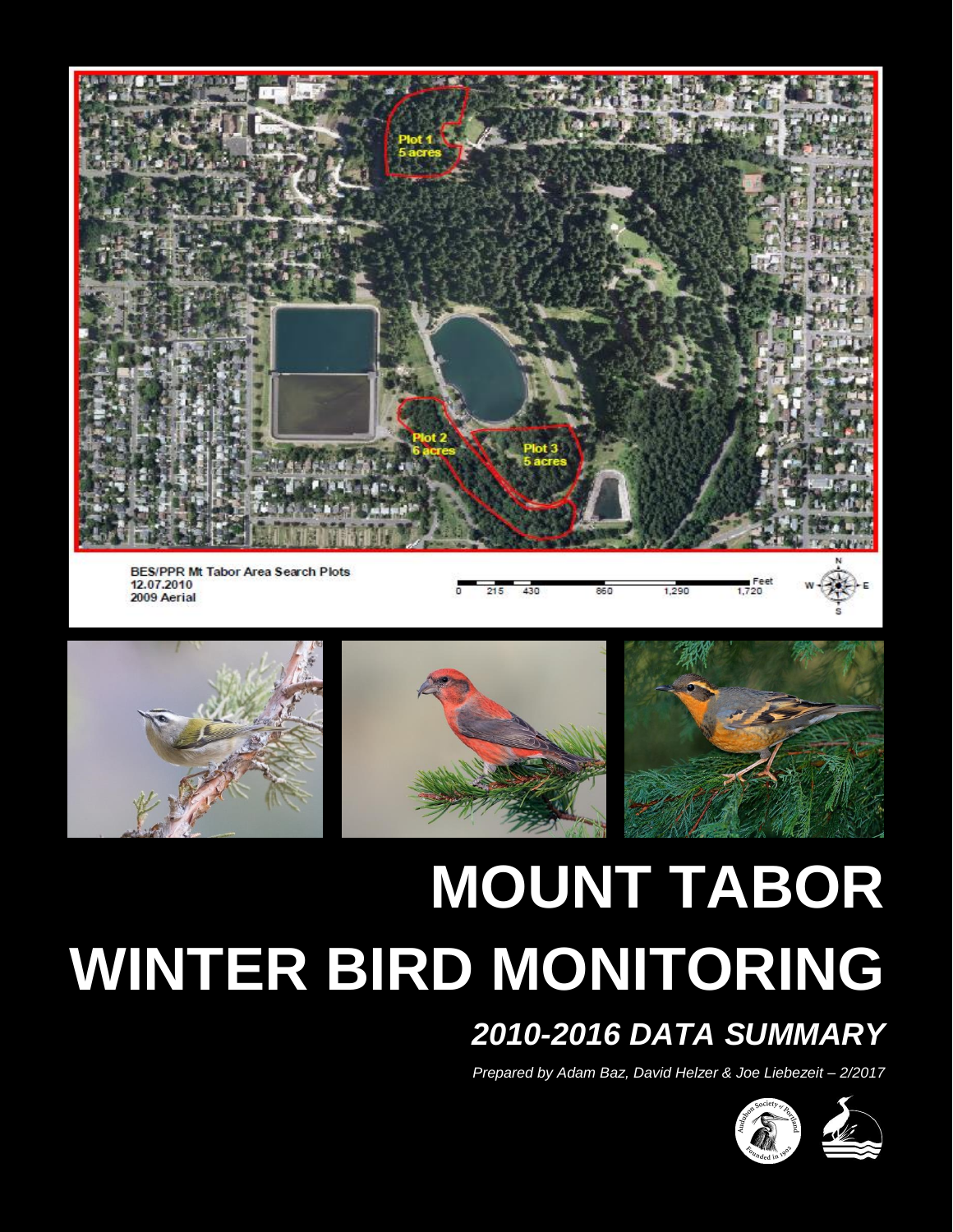### **TABLE OF CONTENTS**

#### **Contents Page**

| 1.0 | Abstract                                                                                                                                                                                                                                                                                            | $\overline{2}$ |
|-----|-----------------------------------------------------------------------------------------------------------------------------------------------------------------------------------------------------------------------------------------------------------------------------------------------------|----------------|
| 2.0 | <b>Project Background</b>                                                                                                                                                                                                                                                                           | $\overline{2}$ |
| 3.0 | <b>Study Objectives</b>                                                                                                                                                                                                                                                                             | 3              |
| 4.0 | Methods<br>4.1 Avian survey methods<br>4.2 Data analysis                                                                                                                                                                                                                                            | 3              |
| 5.0 | Results: Data Summary & Analysis<br>5.1 Site visit summary<br>5.2 Species list<br>5.3 Species richness and diversity trends (change over time)<br>5.4 Avian abundance (all years combined)<br>5.5 Avian abundance trends (change over time)<br>5.6 Foraging guild trends<br>5.7 Regression modeling | 5              |
| 6.0 | Discussion & Recommendations<br>6.1 Addressing research questions<br>6.2 Lessons Learned                                                                                                                                                                                                            | 14             |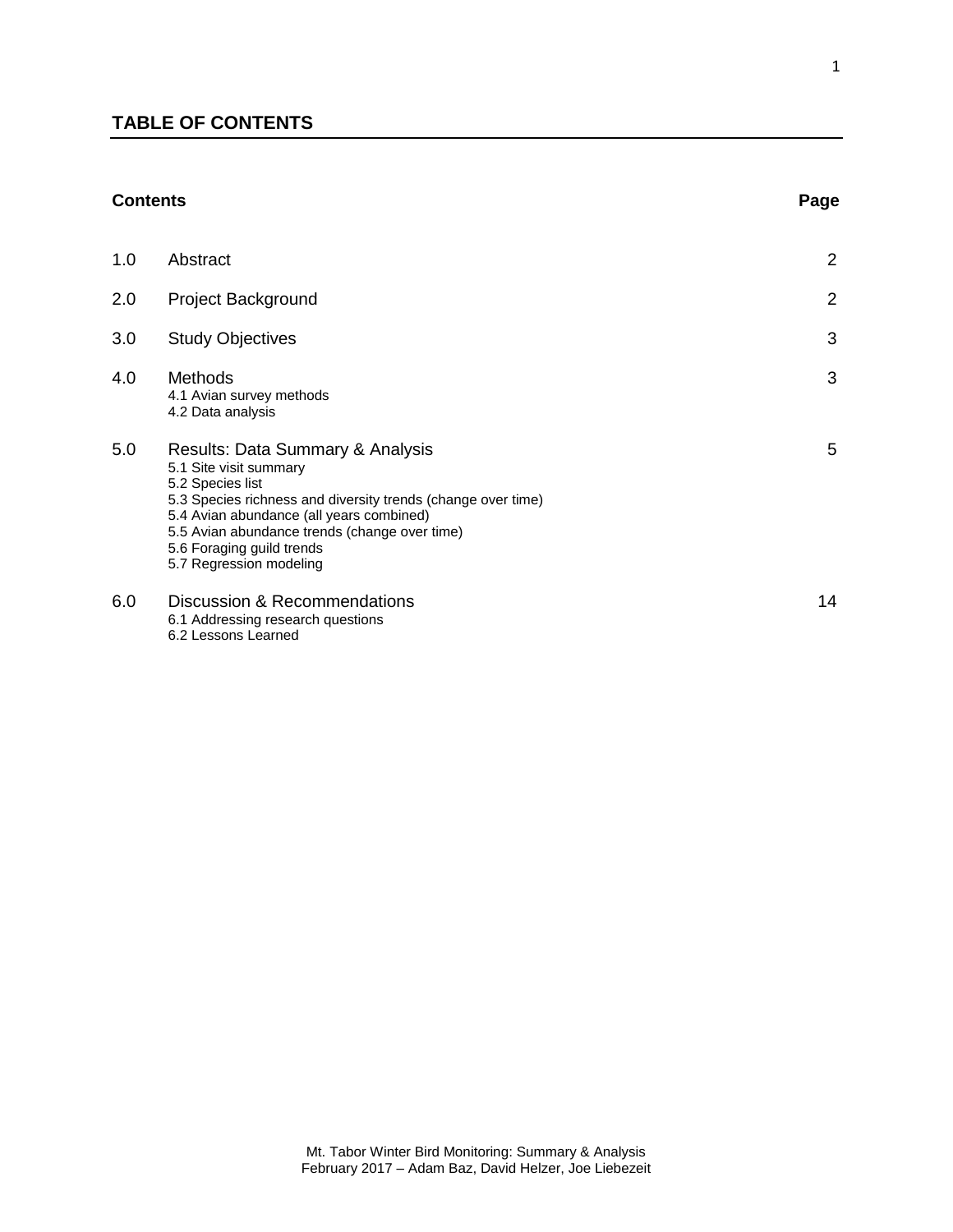#### **1.0 ABSTRACT**

Mt. Tabor Park is a popular recreational area and an important greenspace providing urban wildlife habitat. In 2009 the Bureau of Environmental Services (BES) launched a large-scale vegetation management program for the park focused on invasive plant removal. Concerns raised by the neighborhood about potential adverse impacts on birds prompted BES and Audubon Society of Portland (Audubon) to partner on a citizen science powered 6-year bird study, which included winter surveys. Audubon volunteers performed avian area searches during 6 consecutive winters using established methodologies. Objectives were to: 1) Establish a baseline inventory of the winter bird community at Mt. Tabor, 2) assess the impact of vegetation activity on the winter bird community, and 3) assess the efficacy of study methodology, and make recommendations for further improvements. We documented 36 species within the study area. Golden-crowned kinglets accounted for 32% of all detections, and were over 4 times more abundant than the next most numerous species, cedar waxwings and red crossbills. The best-supported multivariate regression model suggested that number of surveyors (2 in years 1-3; 1 in years 4-6) was the most important variable explaining a decrease in bird abundance detected in years 4-6. There was little support for vegetation manipulations and environmental variables affecting bird abundance. However, the lack of quantitative habitat data collected limited our ability draw strong inferences. This study provides baseline information for an important urban greenspace and contributes to a larger database of bird surveys in Portland, allowing for broader analysis of our urban bird populations.

#### **2.0 PROJECT BACKGROUND**

The BES Watershed Revegetation Program, in partnership with the Water Bureau and Portland Parks and Recreation, initiated large-scale invasive plant control and revegetation efforts at Mt. Tabor Park in 2009. These included tree stumping and removal, understory clearing, ivy and blackberry removal, herbicide application, seeding, and shrub and tree planting. The objectives were to enhance ecological conditions and improve stormwater management on site. Mt. Tabor is popular with local residents as a birding area and avian hotspot. As a result, many neighbors including wildlife enthusiasts expressed concern that these habitat modifications might negatively impact the bird community. In response to public input, BES initiated a 6-year avian monitoring study, which included breeding bird surveys and winter area searches. This document focuses exclusively on the winter area searches, conducted December 2010- February 2016 by Audubon volunteers and staff.

It is important to note that no formal data on the wintering bird community exist for the years prior to revegetation efforts. The first and most dramatic cut of invasive vegetation was executed in the fall of 2010, followed by periodic maintenance cuts, herbicide application, and revegetation over the next 6 years. Winter bird surveys began in December 2010. Consequently, the data and findings presented here address changes in the bird community in the 6 years *following* the initial cut, but while minor vegetation work was still underway. This made it difficult to draw any conclusions about the impact of the initial cut on birds at Mt. Tabor (i.e. a "before-and-after treatment" analysis). However, we could still monitor for changes in the bird community after the main vegetation manipulation and associated habitat modifications. We could also assess the effectiveness of the study design and survey protocol to help refine future monitoring projects. Finally, we established a baseline inventory for wintering birds on Mt. Tabor, an iconic Portland greenspace.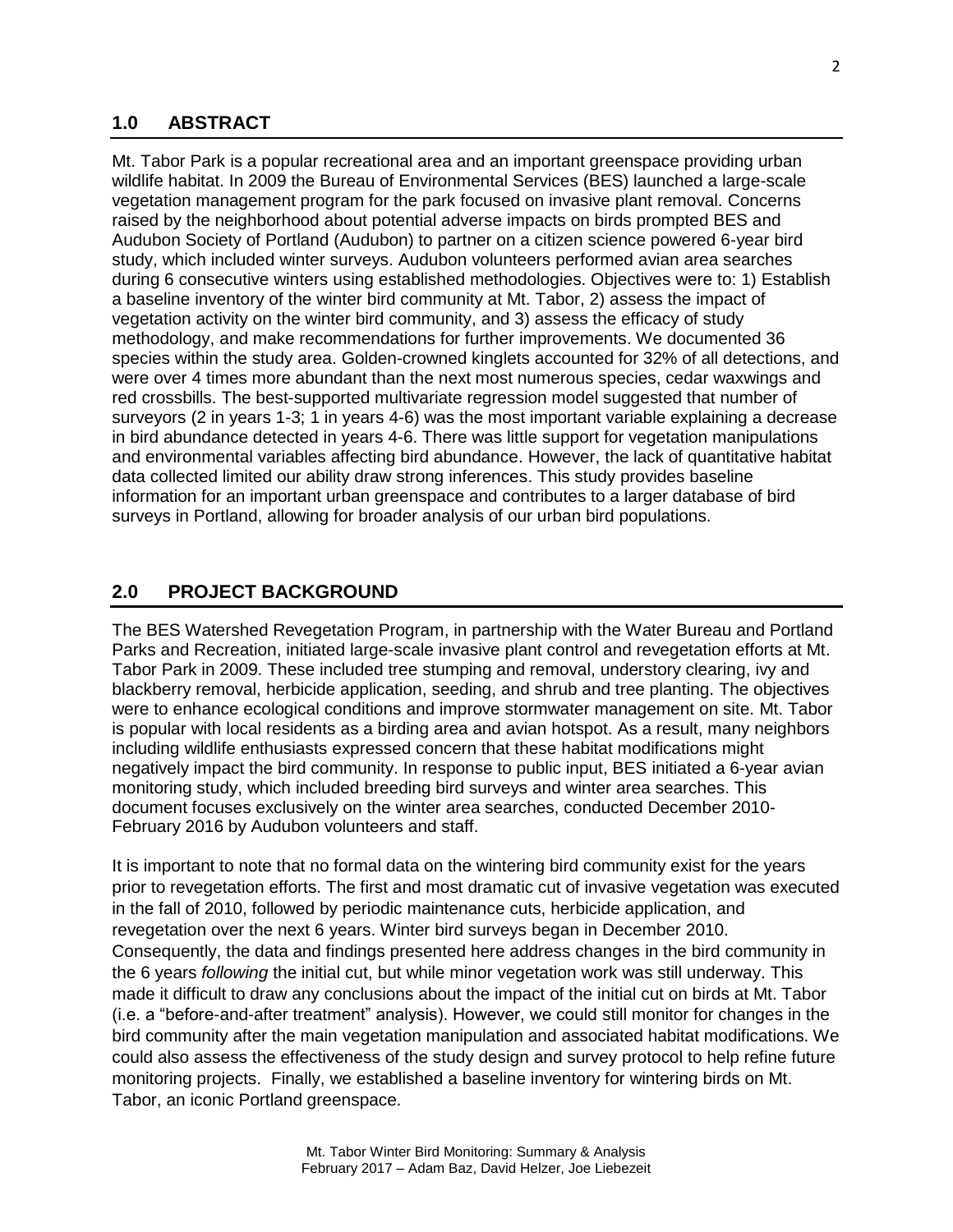#### **3.0 STUDY OBJECTIVES**

The primary research objectives addressed by this study are:

- 1. Measure any changes in the bird community over the course of the 6-year vegetation management operation. What specific factors, if any, may have contributed to changes within the bird community at Mt. Tabor?
- 2. Assess the efficacy of study methodology, and make recommendations for further improvements.
- 3. Establish a baseline bird inventory of the winter bird community at sites on Mt. Tabor.

#### **4.0 METHODS**

**4.1 Avian survey methods:** To survey the winter bird community on Mt. Tabor, Audubon volunteers followed the Point Reyes Bird Observatory *Area Search Census Instructions* (PRBO 1999). These area searches entailed trained observers walking through survey plots at a slow, even pace, recording all birds seen or heard and collecting information on species, sex, behavior, and flock number. Data on weather conditions were also recorded. Three area search plots were delineated on Mt. Tabor (Figure 1) in areas where substantial vegetation work had been performed, and ranged in size from 5-6 acres. Each plot was covered in 20 minutes, with observers moving steadily through the plot to ensure equal coverage. All birds detected within plot boundaries, as well as birds detected just outside plot boundaries and immediately before or after the 20-minute count, were recorded. Surveys were completed between 0730-1030, and were not conducted on days with heavy wind or precipitation. Two observers (Adrian and Christopher Hinkle) conducted surveys during years 1-3, and only 1 observer (Candace Larson) conducted surveys during years 4-6. Although the Hinkles were instructed to travel together and "act as 1 observer," there is no doubt that four eyes are better than 2. This switch from double to single observer midway through the study will be addressed later.

Area searches were conducted once per month in December, January and February from 2010- 2016 (6 years of winter data). This resulted in 18 visits to the park (also referred to as "site"). Because each winter spanned the calendar year (ex: December 2010-February 2011 = Year 1) the annual surveys will be referred to as "Years 1-6," rather than using calendar dates.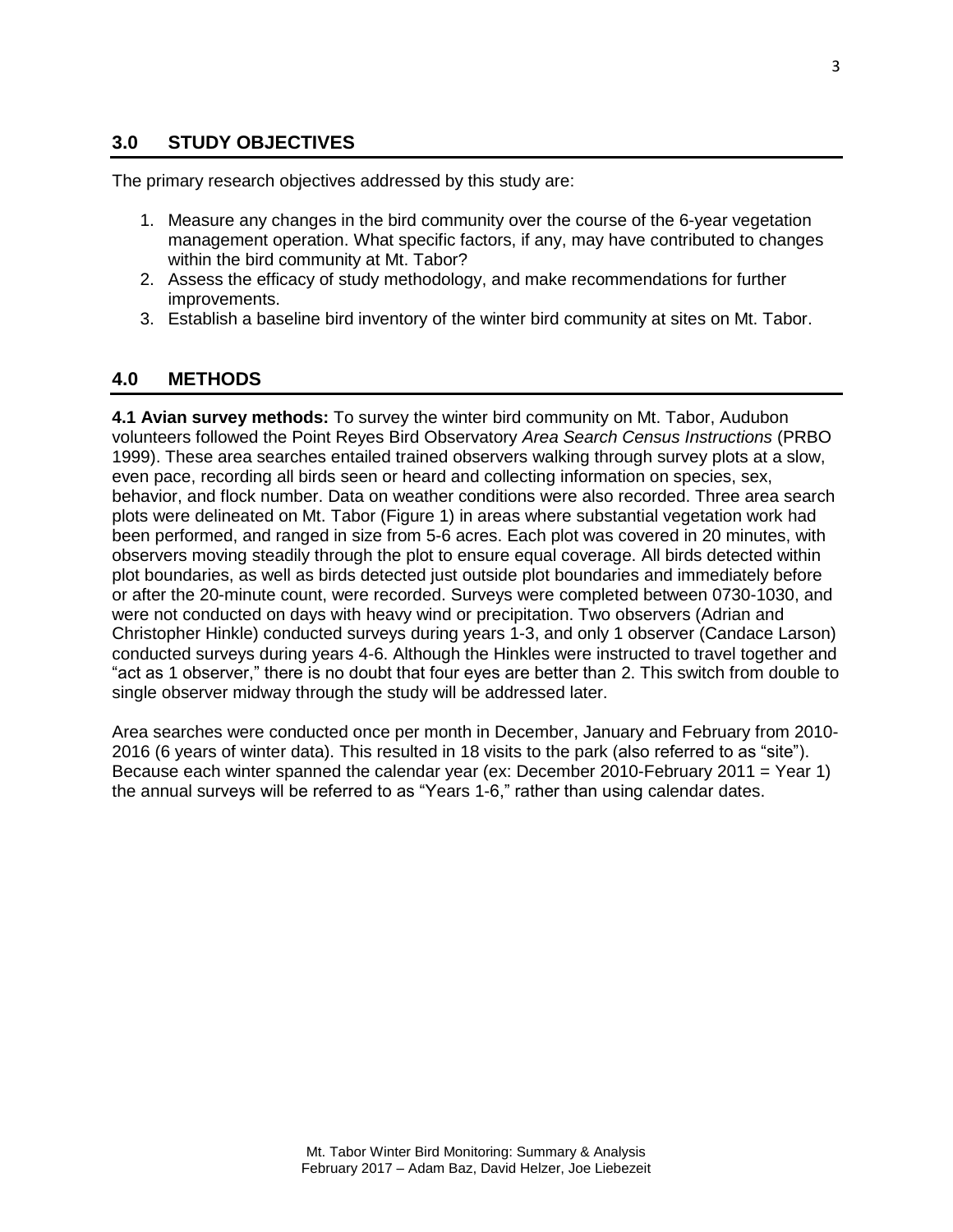

Figure 1. Map of the winter area search plots at Mt. Tabor Park. Plot 1 is referred to as "MT-01" in the text, and so on.

**4.2 Data proofing and analysis:** Area search data were digitized and entered into Microsoft Access by Audubon volunteers. They were then submitted to BES in digital format. BES proofed the data in communication with Audubon staff to ensure confidence in data quality.

Winter area search data were analyzed using summary statistics and graphs in Microsoft Access and Excel to explore temporal trends in species richness and abundance over the 6 year study. Analysis was performed for the whole site (all 3 plots combined) as well as for each of the three plots individually. Species richness and avian abundance were also estimated for each of four foraging guilds. Independent flyovers (birds seen flying overhead, but not associated with the local habitat) were not included in analysis. To investigate the relationship between avian abundance and specific vegetation treatments, least-squared linear regression modeling was completed in R (ver 3.3.1). Explanatory variables included in analysis were the number of observers, date of initial vegetation cut, date of shrub planting, temperature and wind. Because this study was not initiated until after vegetation management began (in response to public input), the available data on vegetation treatments was minimal. There were also no quantitative measurements of vegetation made during the 6 years of vegetation management. The explanatory variables considered in this analysis, therefore, capture habitat modification at a very coarse level. This should be acknowledged when interpreting the statistical models and their results.

Variable selection was performed using backward stepwise selection based on Akaike's Information Criterion (AIC) (Burnham and Anderson 2003). This analysis selected the independent variables most likely to predict changes in avian abundance, based on the data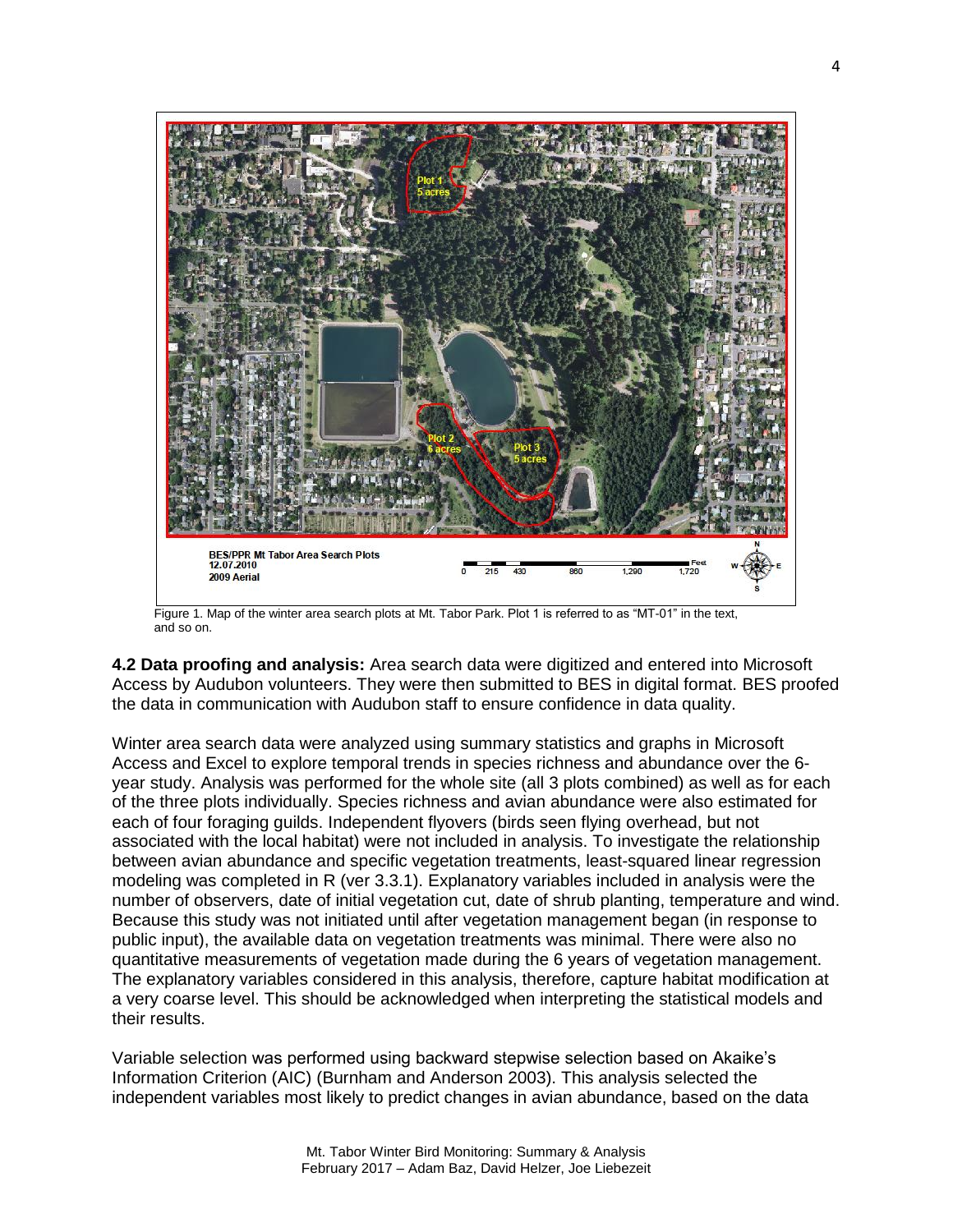collected at Mt. Tabor. Diagnostic checks were performed on the final model to address multicollinearity and possible outliers. One anomalous flock of 139 cedar waxwings was excluded from analysis, and is addressed in greater detail below.

#### **5.0 RESULTS: DATA SUMMARY & ANALYSIS**

Various metrics of the avian community are provided below, including species composition, species richness, and abundance by survey plot, year, and foraging guild. In addition to a summary of the results, a description of the procedure for each analysis is given.

**5.1 Site visit summary:** As previously mentioned, 3 survey visits were made to Mt. Tabor each year from 2010-2016 (Table 1). Visits were made approximately 1 month apart in December, January and February.

| Mount Tabor Area Search Data (2010-2016)             |            |          |           |  |
|------------------------------------------------------|------------|----------|-----------|--|
| <b>Survey Visit Summary</b>                          |            |          |           |  |
| Visit 1<br>Visit 2<br>Visit 3<br><b>Project Year</b> |            |          |           |  |
|                                                      | 12/12/2010 | 1/8/2011 | 2/9/2011  |  |
|                                                      | 12/9/2011  | 1/7/2012 | 2/11/2012 |  |
|                                                      | 12/6/2012  | 1/6/2013 | 2/7/2013  |  |
|                                                      | 12/3/2013  | 1/2/2014 | 2/3/2014  |  |
| 5                                                    | 12/2/2014  | 1/5/2015 | 2/5/2015  |  |
|                                                      | 12/12/2015 | 1/7/2016 | 2/9/2016  |  |

Table 1. Summary of survey dates for Mt. Tabor winter area searches.

**5.2 Species list:** Thirty-six bird species were observed over the course of the 6-year winter study at Mt. Tabor. In Table 2 below, green cells represent presence, and red cells represent absence, of a given species in each of the 3 area search plots (MT-01, MT-02, MT-03). Rows shaded in light grey indicate that the species was detected during only 1 of the 18 total visits to the park, which may indicate that the species was passing through and/or not strongly associated with the sampled habitat on site. Plot MT-02 contained the highest number of species (n=33) and had 92 % of all species observed during the study. MT-03 had the second highest number of species, with 69 % of all species observed, and MT-01 had the lowest species count, with 61 % of all species. Although MT-02 had substantially more species, it should be noted that out of 6 species detected on only 1 occasion, 4 were detected in MT-02. If these species are excluded from analysis, MT-02 still contained 21 % more species than the second most species-rich plot.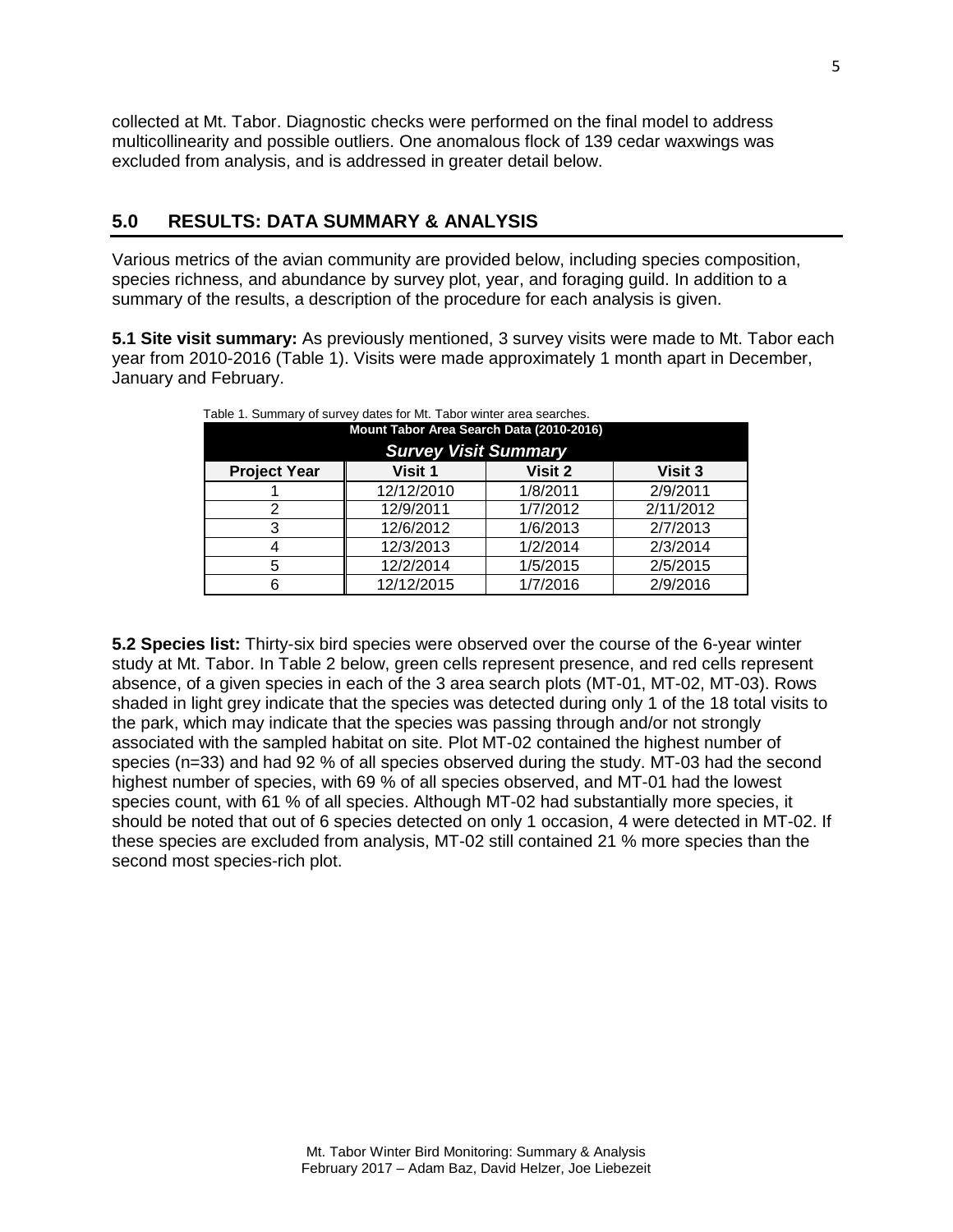Table 2. Bird species detected during winter area searches at Mt. Tabor. Green indicates the species was observed, and red indicates it was absent, at each of the 3 survey plots. Grey-shaded cells represent species only observed once during the 6-year study.

| Mount Tabor Area Search Data (2010-2016)                                     |              |       |              |  |
|------------------------------------------------------------------------------|--------------|-------|--------------|--|
| <b>Species List*</b>                                                         |              |       |              |  |
| <b>Species Name</b>                                                          | <b>MT-01</b> | MT-02 | <b>MT-03</b> |  |
| <b>American Crow</b>                                                         |              |       |              |  |
| American Goldfinch                                                           |              |       |              |  |
| American Robin                                                               |              |       |              |  |
| Anna's Hummingbird                                                           |              |       |              |  |
| Barred Owl <b>Service State</b>                                              |              |       |              |  |
| <b>Bewick's Wren</b>                                                         |              |       |              |  |
| <b>Black-capped Chickadee</b>                                                |              |       |              |  |
| <b>Brown Creeper</b>                                                         |              |       |              |  |
| <b>Bushtit</b>                                                               |              |       |              |  |
| California Scrub-Jay                                                         |              |       |              |  |
| Cedar Waxwing                                                                |              |       |              |  |
| Chestnut-backed Chickadee                                                    |              |       |              |  |
| Dark-eyed Junco                                                              |              |       |              |  |
| Downy Woodpecker                                                             |              |       |              |  |
| Golden-crowned Kinglet                                                       |              |       |              |  |
| <b>Golden-crowned Sparrow</b>                                                |              |       |              |  |
| <b>Hermit Thrush</b>                                                         |              |       |              |  |
| <b>House Finch</b>                                                           |              |       |              |  |
| Hutton's Vireo                                                               |              |       |              |  |
| Lesser Goldfinch                                                             |              |       |              |  |
| Merlin                                                                       |              |       |              |  |
| Northern Flicker                                                             |              |       |              |  |
| Pacific Wren                                                                 |              |       |              |  |
| <b>Pine Siskin</b>                                                           |              |       |              |  |
| <b>Red Crossbill</b>                                                         |              |       |              |  |
| <b>Red-breasted Nuthatch</b>                                                 |              |       |              |  |
| <b>Red-breasted Sapsucker</b>                                                |              |       |              |  |
| <b>Red-tailed Hawk</b>                                                       |              |       |              |  |
| Ruby-crowned Kinglet                                                         |              |       |              |  |
| <b>Sharp-shinned Hawk</b>                                                    |              |       |              |  |
| Song Sparrow                                                                 |              |       |              |  |
| Spotted Towhee                                                               |              |       |              |  |
| Steller's Jay                                                                |              |       |              |  |
| <b>Townsend's Warbler</b>                                                    |              |       |              |  |
| Varied Thrush                                                                |              |       |              |  |
| Western Screech-Owl                                                          |              |       |              |  |
| <b>Species Count:</b><br>36                                                  | 22           | 33    | 25           |  |
| * Includes Additional Detections observed immediately adjacent to a plot and |              |       |              |  |
| immediately before or after a survey. Does not include independent           |              |       |              |  |
| Species detected during only 1 of 18 visits                                  |              |       |              |  |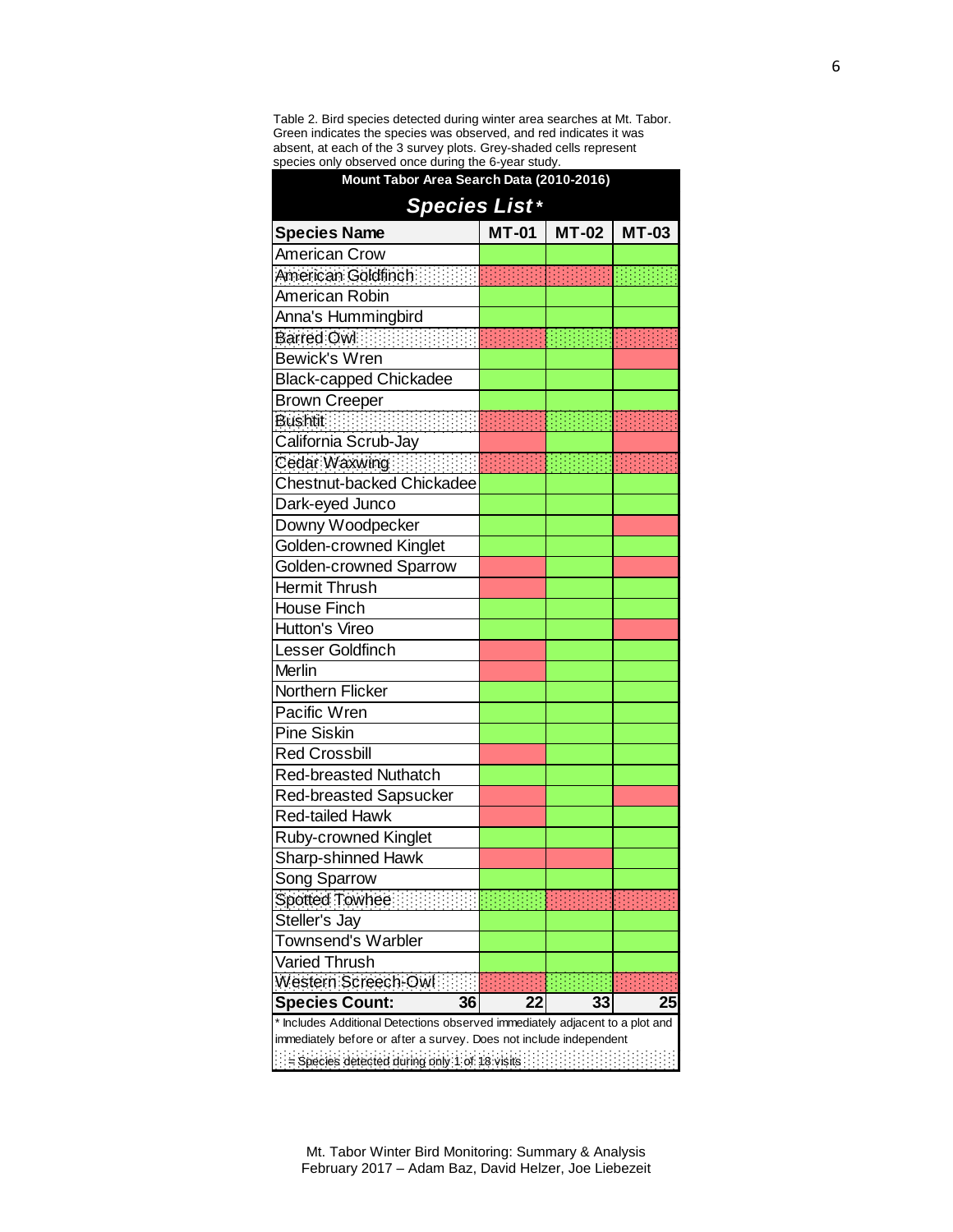**5.3 Species richness and diversity trends (change over time):** Species richness (the number of bird species detected) did not change significantly from year to year throughout the study. Figure 2 (below, left) shows the number of species detected at Mt. Tabor during each of the 6 years. While there is some variation, the overall trend is fairly weak ( $R^2 = 0.22$ ) and is probably not statistically meaningful.  $R^2$  is the coefficient of determination, indicating that only 22 % of the variation in species richness can be attributed to a year-effect. Generally speaking, an  $R<sup>2</sup>$  value lower than  $\sim$  0.60 is considered nonsignificant. Year 3 had the greatest number of species by a substantial margin (41 % greater than the second most species-rich year). However, 4 of the additional species observed that year were species detected only once during the study. If Year 3 is excluded, species richness declined consistently across the other 5 years of the study. Yet the number of species ranged from 18-22 per year, and therefore may not indicate a significant trend over time.

Figure 3 (below, right) shows species richness trends for each of the three survey plots. Species richness was highest in MT-02 across all years. The number of species observed in MT-02 was, on average, 53 % greater and 38 % greater than those observed at MT-01 and MT-03, respectively. Perhaps importantly, MT-02 is 20 % larger than the other 2 plots (6 acres as opposed to 5 acres). This could account for the increase in species richness, as described in the classic species-area relationship, which suggests that larger habitat patches will tend to contain more species than smaller ones. MT-02 is also longer and thinner than the other plots (Figure 1), which allows it to cover a wider stretch of area at Mt. Tabor, possibly encompassing a greater diversity of microhabitats.

We also estimated species diversity, which takes into consideration species richness as well as evenness. We calculated species diversity using the Shannon-Weiner diversity index, which is commonly used in ecological studies. Unlike the species richness estimate we found that species diversity was highest in years 3 and 4 of the study (Figure 4) although interannual differences were not statistically different (2-way ANOVA; F=1.70, DF=17, P=0.20) suggesting overall species diversity did not change during the course of the study.



Figure 2 (left). Annual species richness over the 6-year study at Mt. Tabor. Year 3 represents an outlier, with 31 species detected. Four of those species were observed only once during the study. The dashed line is the best fit line and the  $R<sup>2</sup>$  value is the coefficient of determination, indicating the extent to which variation along the y-axis is explained by variation along the x-axis.

Figure 3 (right). Species richness trends in each of 3 survey plots. MT-02 contained consistently more species than the other 2 plots.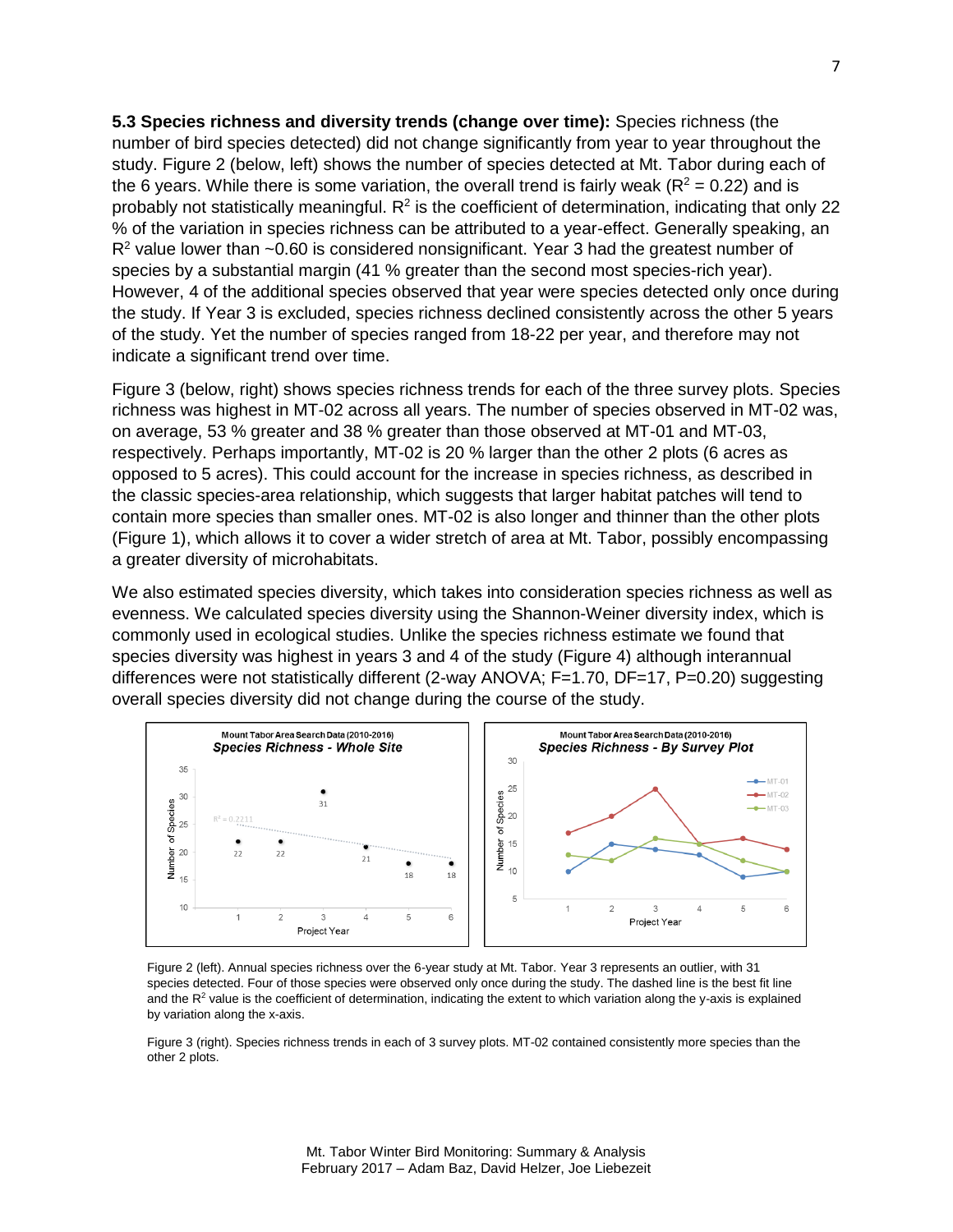

Figure 4. Annual Shannon-Weiner Index species diversity estimate (± SD) at Mt. Tabor winter plots, 2010-16.

**5.4 Avian abundance (all years combined):** In this study we define abundance as the number of individual bird detections made during discrete area searches. Inherent in this definition is the realization that some individuals and some species went undetected and, therefore, not recorded, and that some individuals may have been recorded during multiple visits (efforts were made to avoid double-counting on a given day, but it is difficult to know if the song sparrow detected in January was the same individual detected in December, for example). Moreover, since the entire park was not surveyed, these abundance estimates do not reflect the total number of birds at Mt. Tabor. Abundance provides a rough estimate of the number of birds present within the 3 survey plots, which can be used as an index to monitor changes over time.

A total of 1838 bird detections were made over 6 years. One species, golden-crowned kinglets, accounted for 32 % of all detections, and were over 4 times more abundant than the second and third most numerous species, cedar waxwings and red crossbills. Table 3 and Figure 5 display abundance by species in descending order. As with previous tables, the grey shading indicates that a species was detected only once. The second most abundant species, cedar waxwings, was one such species. A flock of 139 waxwings was detected on a single occasion, likely wandering in search of limited winter food.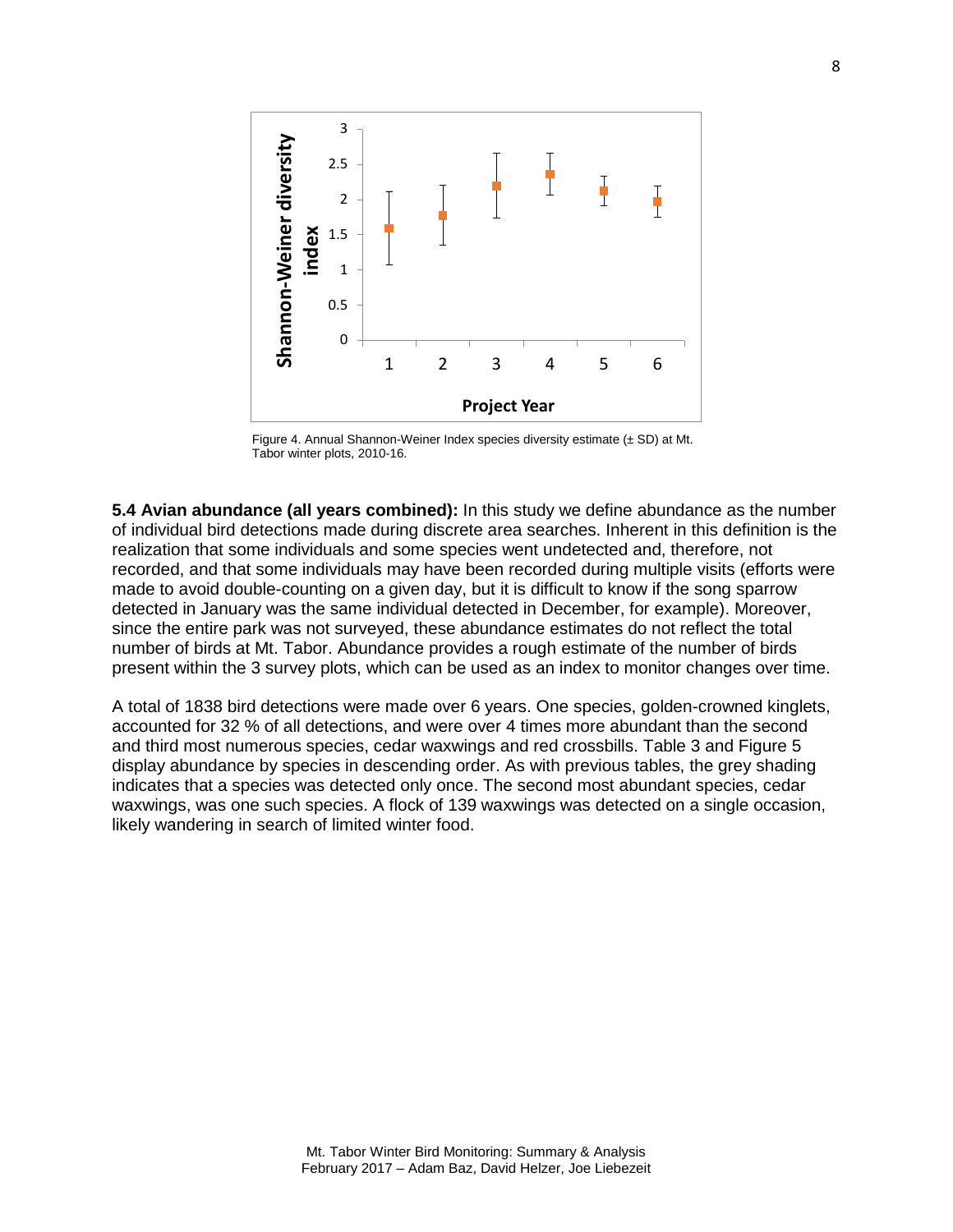| Mount Tabor Area Search Data (2010-2016)                                                                                                                                                                                      |                       |                 |  |
|-------------------------------------------------------------------------------------------------------------------------------------------------------------------------------------------------------------------------------|-----------------------|-----------------|--|
| <b>Abundance in Descending Order</b>                                                                                                                                                                                          |                       |                 |  |
| <b>Species Name</b>                                                                                                                                                                                                           | <b>Total</b>          | Abundance       |  |
|                                                                                                                                                                                                                               | Detections*           | Index**         |  |
| Golden-crowned Kinglet                                                                                                                                                                                                        | 597                   | 33.17           |  |
| Cedar Waxwing                                                                                                                                                                                                                 |                       | 1139 11 772     |  |
| <b>Red Crossbill</b>                                                                                                                                                                                                          | 130                   | 7.22            |  |
| Dark-eyed Junco                                                                                                                                                                                                               | 113                   | 6.28            |  |
| Pacific Wren                                                                                                                                                                                                                  | 110                   | 6.11            |  |
| Chestnut-backed Chickadee                                                                                                                                                                                                     | 108                   | 6.00            |  |
| Song Sparrow                                                                                                                                                                                                                  | 91                    | 5.06            |  |
| Anna's Hummingbird                                                                                                                                                                                                            | 74                    | 4.11            |  |
| American Robin                                                                                                                                                                                                                | 70                    | 3.89            |  |
| <b>Brown Creeper</b>                                                                                                                                                                                                          | 63                    | 3.50            |  |
| Varied Thrush                                                                                                                                                                                                                 | 55                    | 3.06            |  |
| American Crow                                                                                                                                                                                                                 | 50                    | 2.78            |  |
| Red-breasted Nuthatch                                                                                                                                                                                                         | 32                    | 1.78            |  |
| Ruby-crowned Kinglet                                                                                                                                                                                                          | 32                    | 1.78            |  |
| Steller's Jay                                                                                                                                                                                                                 | 25                    | 1.39            |  |
| Townsend's Warbler                                                                                                                                                                                                            | 22                    | 1.22            |  |
| Northern Flicker                                                                                                                                                                                                              | 21                    | 1.17            |  |
| <b>Black-capped Chickadee</b>                                                                                                                                                                                                 | 20                    | 1.11            |  |
| Pine Siskin                                                                                                                                                                                                                   | 14                    | 0.78            |  |
| Lesser Goldfinch                                                                                                                                                                                                              | 11                    | 0.61            |  |
|                                                                                                                                                                                                                               |                       |                 |  |
| House Finch                                                                                                                                                                                                                   | 10                    | 0.56            |  |
| Red-breasted Sapsucker                                                                                                                                                                                                        | 8                     | 0.44            |  |
| Hermit Thrush                                                                                                                                                                                                                 | 5                     | 0.28            |  |
| California Scrub-Jay                                                                                                                                                                                                          | 4                     | 0.22            |  |
| Red-tailed Hawk                                                                                                                                                                                                               | 4                     | 0.22            |  |
| Downy Woodpecker                                                                                                                                                                                                              | 3                     | 0.17            |  |
| Golden-crowned Sparrow                                                                                                                                                                                                        | 3                     | 0.17            |  |
| Hutton's Vireo                                                                                                                                                                                                                | 3                     | 0.17            |  |
| <b>Bewick's Wren</b>                                                                                                                                                                                                          | $\overline{2}$        | 0.11            |  |
| Merlin                                                                                                                                                                                                                        | 2                     | 0.11            |  |
| Sharp-shinned Hawk                                                                                                                                                                                                            | $\overline{2}$        | 0.11            |  |
| American Goldfinch and a state of the state of the contract of the state of the state of the state of the state                                                                                                               |                       |                 |  |
| Barred Owl <b>Election Contains</b>                                                                                                                                                                                           | <b>ERRIT 1999</b>     |                 |  |
| Spotted Townee                                                                                                                                                                                                                | <b>Barbara Barbar</b> | 0.06            |  |
| Western Screech-Owl                                                                                                                                                                                                           | <b>BEEL ALBERT</b>    | $\cdots$ 0.06 : |  |
| * = Number of detections across 18 visits (3 visits/year for 6 years)                                                                                                                                                         |                       |                 |  |
| $**$ = Total detections $\div$ Number of survey visits (18)                                                                                                                                                                   |                       |                 |  |
| Below the contract of the contract of the set of the set of the set of the set of the set of the set of the set of the set of the set of the set of the set of the set of the set of the set of the set of the set of the set |                       |                 |  |

Table 3. Abundance of each bird species detected at Mt. Tabor, listed in descending order.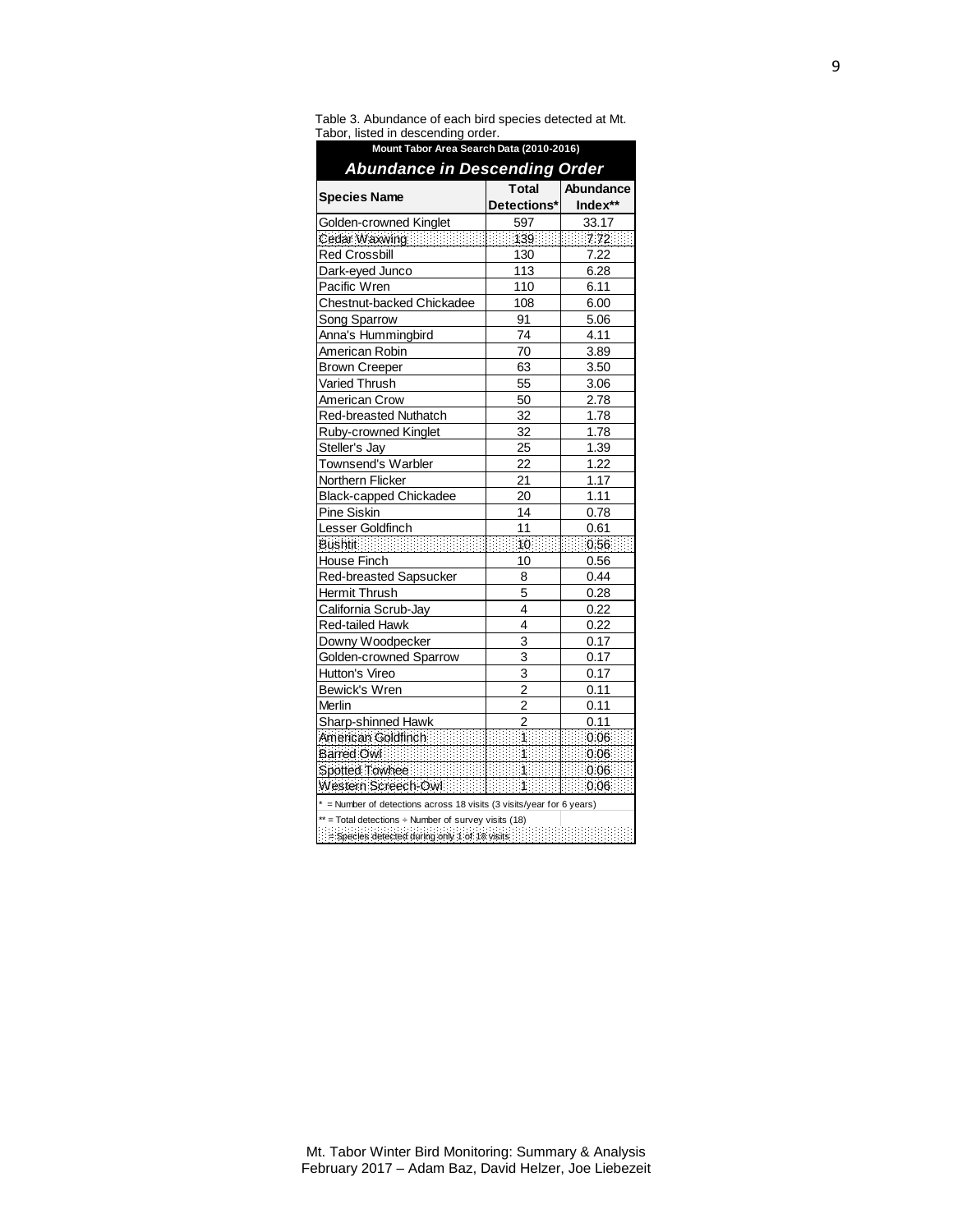

Figure 5. Avian abundance index (the average number of birds detected per visit) presented by species, in descending order. Note that the bar for golden-crowned kinglets has been broken for the sake of space. It is actually 4 times longer than the bar below it (cedar waxwings).

**5.5 Avian abundance trends:** The following 3 figures plot the change in bird abundance from visit-to-visit and year-to-year throughout the study. While the section above dealt with bird abundance by species, this section deals with bird abundance as a whole (counts of all species were combined and total bird abundance was calculated for each year). The black dots in Figure 6 represent the average number of birds detected in a given year. Three visits were made to Mt. Tabor each year (for a total of 18 visits). So in any given year, there were 3 counts of bird abundance. The black dots represent the average of those 3 counts, and the whiskers represent the maximum and minimum counts each year. Year 3 (2012-13) had the highest average abundance and the highest number of individuals counted during a single visit by far (n = 328). Unsurprisingly, the aforementioned flock of 139 cedar waxwings was detected on that visit. All further analysis will omit those detections because they greatly skew abundance estimates and probably do not represent a resident flock of birds. Rather, they represent an anomalous occurrence of birds not meaningfully associated with the vegetation in the study area. Figure 5 displays avian abundance trends after excluding the 139 waxwings.

The most noticeable trend in the Mt. Tabor bird data is the drop in average bird abundance starting in Year 4 (Figure 6). Years 1-3 had relatively high bird abundance (average for Years 1- 3 = 131) and substantial variation between visits. Years 4-6 had relatively low abundance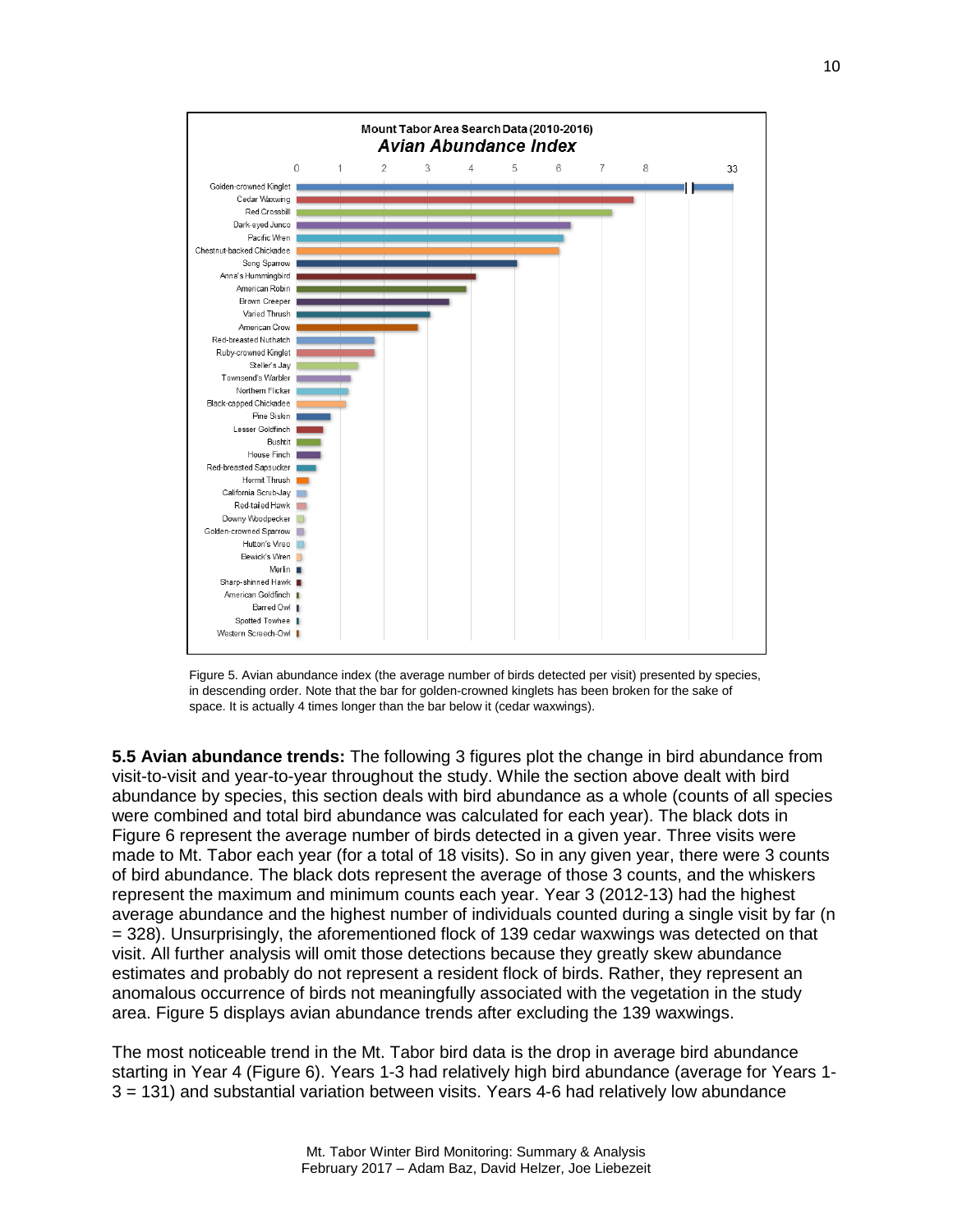(average for Years 3-4 = 58), and counts were fairly consistent between visits. The lower bird counts in the second half of the study mark a noticeable change in the data. We are unable to determine if this change in the bird community is a result of vegetation management activities because sampling began after the major vegetation manipulation and no control sites were available for comparison. However, as mentioned previously, surveys in the first 3 years were conducted by 2 observers while in the last 3 years they were conducted by only 1 observer, indicating a reduction in sampling effort. To assess whether this change in sampling effort could account for the decrease in bird abundance, linear regression modeling was performed (Section 5.7, below).



Figure 6. Avian abundance at Mt. Tabor throughout the 6-year study, excluding an anomalous detection of 139 cedar waxwings in Year 3. The number of individuals detected is displayed for each of the 6 years. Black dots represent the average number of birds detected across the 3 visits made each year. The whiskers represent the minimum and maximum number of birds detected during the 3 visits. The dashed line is the best fit line and the  $R<sup>2</sup>$  value is the coefficient of determination, indicating the extent to which variation along the y-axis is explained by variation along the x-axis.

**5.6 Foraging guild trends:** The winter bird community at Mt. Tabor was a diverse assemblage of 36 species, encompassing 4 foraging guilds. A foraging guild is a non-taxonomic group of species that forage for food on a shared substrate. For instance, "foliage gleaners" refers to all bird species that forage for insects, fruit, seeds, or nectar on the leaves and flowers of plants (ex: kinglets, bushtits, chickadees, vireos, etc.). We used foraging guild classifications as found in the BES Terrestrial Ecology Enhancement Strategy database. Table 4 provides information on species richness and abundance for each of the 4 foraging guilds detected at Mt. Tabor. Foliage gleaners comprised 63 % of all bird detections throughout the study, followed by ground gleaners at 30 %. The remaining 7 % of detections were comprised of bark gleaners and aerial foragers.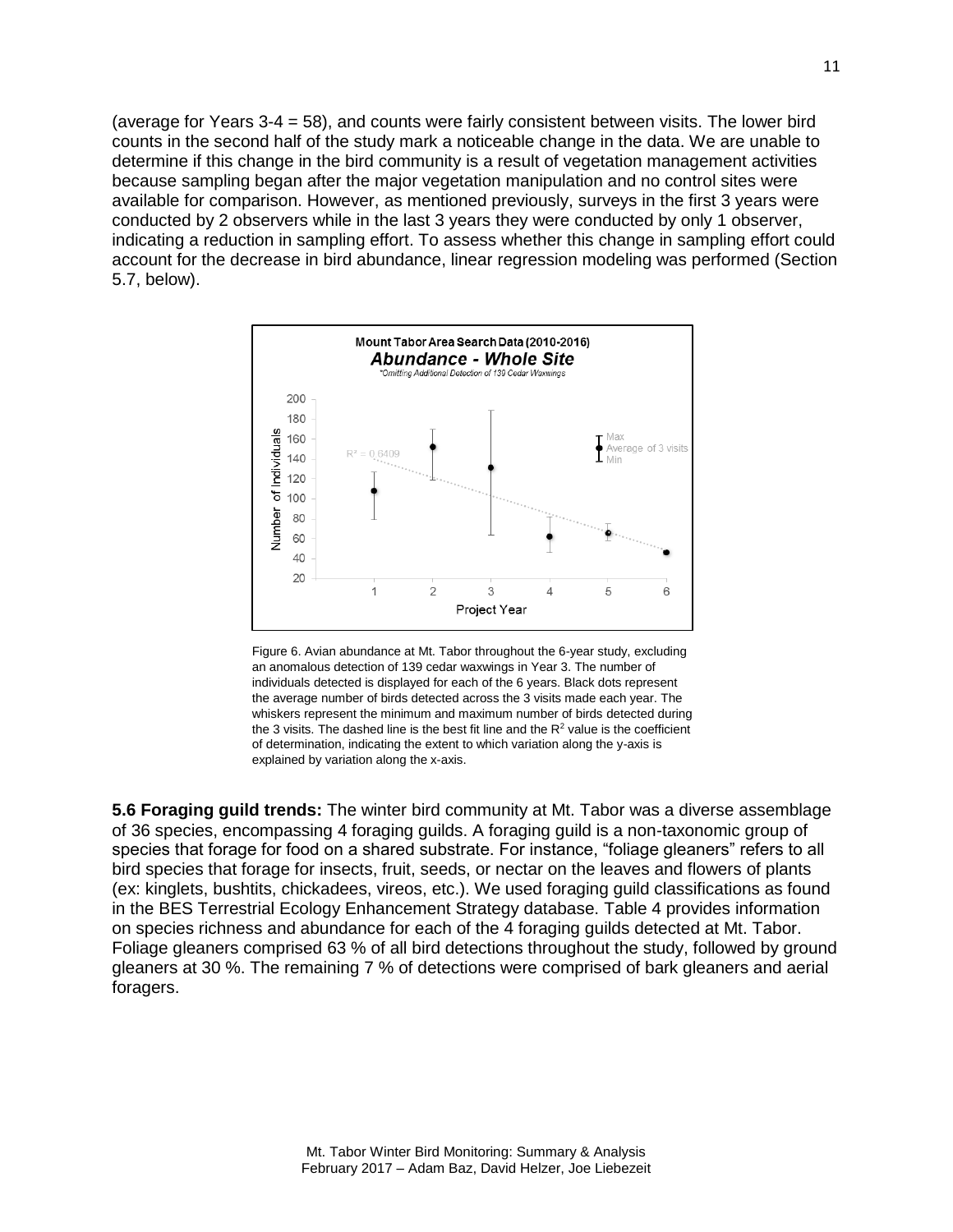Table 4. Species richness and abundance for the 4 foraging guilds present at Mt. Tabor. A species' foraging guild was defined by its primary foraging behavior and/or the substrate on which foraging occurs.

| Mount Tabor Area Search Data (2010-2016)<br><b>Species Richness and Abundance by Guild</b>                                           |                             |                             |                               |  |  |
|--------------------------------------------------------------------------------------------------------------------------------------|-----------------------------|-----------------------------|-------------------------------|--|--|
| <b>Foraging Guild</b>                                                                                                                | Number of<br><b>Species</b> | <b>Total</b><br>Detections* | <b>Abundance</b><br>$Index**$ |  |  |
| <b>Foliage Gleaner</b>                                                                                                               | 14                          | 1164                        | 64.67                         |  |  |
| <b>Ground Gleaner</b>                                                                                                                | 13                          | 558                         | 31.00                         |  |  |
| Aerial Forager                                                                                                                       | 5                           | 10                          | 0.56                          |  |  |
| <b>Bark Gleaner</b>                                                                                                                  |                             | 106                         | 5.89                          |  |  |
| $*$ = Number of detections across 18 visits (3 visits/year for 6 years)<br>** = Total detections $\div$ Number of survey visits (18) |                             |                             |                               |  |  |

Since foliage and ground gleaners together made up 93 % of all bird detections at Mt. Tabor we would expect that these guilds contributed heavily to the drop in overall bird abundance described earlier. Figure 7 confirms this, demonstrating that the abundance of aerial foragers and bark gleaners did not change over six-years, while the abundance of foliage and ground gleaners decreased substantially. Abundance trends for each foraging guild are represented as a unique colored line in the graph below. These trends could indicate that aerial and bark foragers are less susceptible to changes in vegetation, while foliage and ground foragers are more sensitive. It is more likely, though, that detections of aerial and bark gleaners were too few to show any meaningful change over time. Another explanation is that aerial and bark foragers have high detectability due to being more visible while foraging (i.e. in the air or on a tree trunk as opposed to foraging in or beneath dense foliage). Therefore, the change from 2 observers to 1 may not be reflected in counts of these conspicuous species, because 1 observer may be just as likely to detect them as would 2 observers.



Figure 7. Abundance trends for the 4 foraging guilds observed at Mt. Tabor. The average number of individuals detected in a given year are shown for each guild (i.e. average number of individuals detected during the 3 visits made each year). Decreases in the number of foliage and ground gleaners reflect the decrease in overall bird abundance shown in Figure 6, while the numbers of aerial and bark foragers remained constant throughout the study.

Mt. Tabor Winter Bird Monitoring: Summary & Analysis February 2017 – Adam Baz, David Helzer, Joe Liebezeit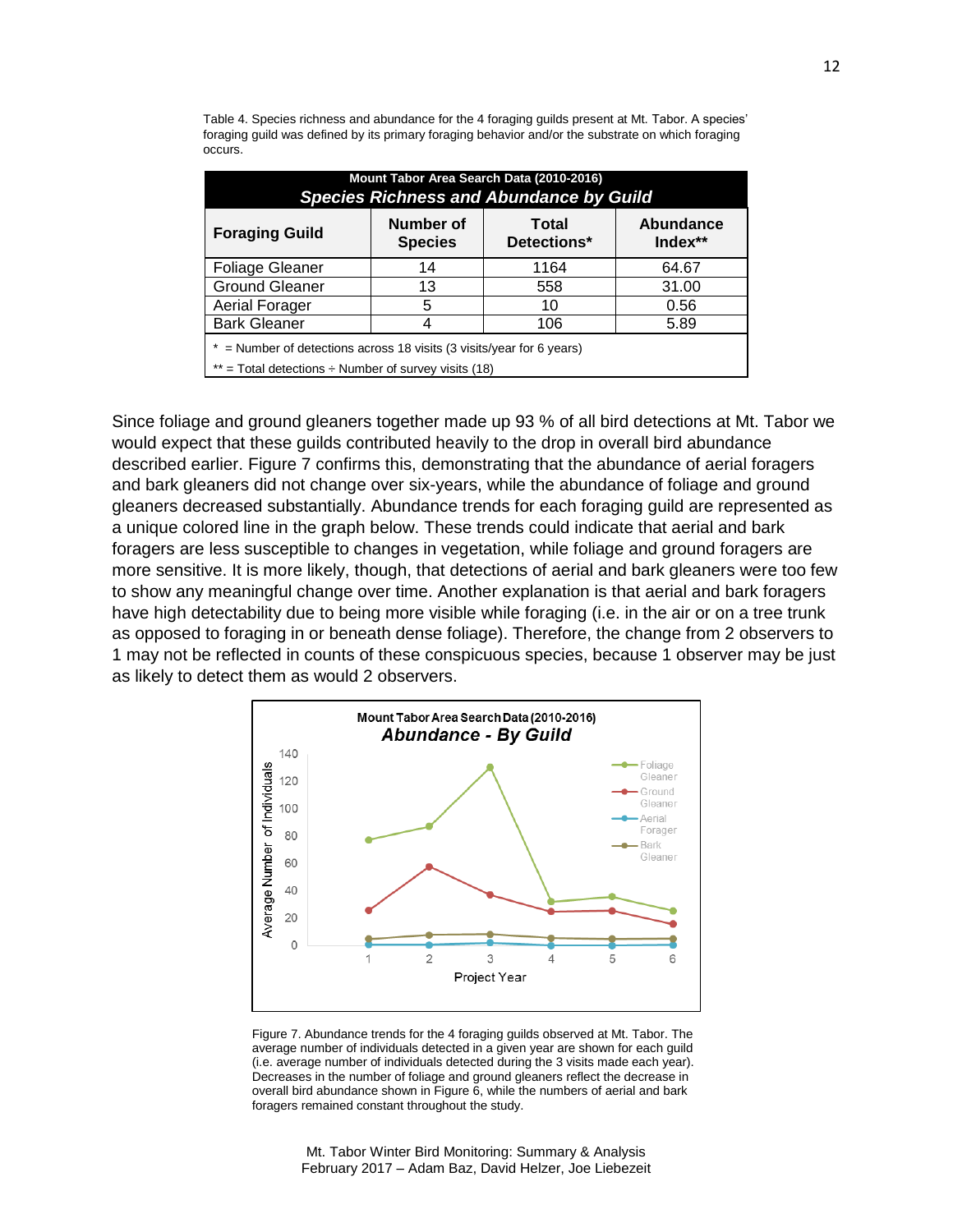**5.7 Regression modeling:** To examine the role of sampling effort and vegetation management activities on winter bird abundance, regression modeling was performed. Five explanatory variables were chosen as possible predictors of bird abundance and were included in the analysis: number of observers, date of initial vegetation cut, date of shrub planting, temperature, and wind speed. Noise level data was not collected during surveys. It is important to emphasize again that the bulk of vegetation cut was performed prior to the bird monitoring. To minimize variable redundancy prior to model selection, correlations between explanatory variables were assessed using Spearman rank correlations with a cutoff of *r<sup>s</sup>* = 0.70. No variables showed strong multicollinearity, so all were included in analysis.

We constructed multiple linear regression models to determine which variables best predicted variation in bird abundance over the 18 visits made to Mt. Tabor. A hybrid information-theoretic approach was used for model selection (Burnham and Anderson 2002, Ellis et al. 2014). This approach is fitting for studies of complex environmental systems and data spanning a large spatio-temporal scale, as it compares the relative quality of all models based on AIC. A full model was constructed including the 5 explanatory variables. Then the full model was systematically reduced using a hybrid stepwise-criterion-based procedure. All models with **∆**AIC < 2 were considered equally good, and selected for consideration (Table 5). Diagnostic checks were performed on the final models to ensure that residuals were normally distributed with equal variance, and there were no influential outliers. A Shapiro-Wilk test confirmed normality of residuals ( $W = 0.96$ ,  $p = 0.59$ ).

Three models were considered equally good based on **∆**AIC < 2, and included 3 explanatory variables: number of observers, date of shrub planting, and wind speed. Because stepwise selection was used, these models contain nested variables; each model consists of the variable(s) present in the model before it, along with 1 additional variable. Therefore, the third model in Table 5 contains all 3 variables, whereas the first and simplest model contains only 1 variable. In interpreting models, it is often helpful to use the minimum adequate model (the simplest of all models considered to be equally good). Our minimum adequate model included the number of observers as the only explanatory variable and accounted for 45 % of variation in bird abundance ( $R^2$  = 0.45,  $p$  = 0.002, *Residual SE* = 36.82). In other words, the switch from 2 observers to 1 observer explains 45% of the decrease in bird abundance at Mt. Tabor. When wind speed is added to the model, it is able to explain 49 % of the variation in bird abundance, which is 4 % more than the model containing only number of observers. Adding the date of shrub planting increases  $R^2$  by another 2 %. Although adding these variables increase  $R^2$ slightly, the number of observers appears to be the most significant variable predicting changes in bird abundance, by far. On average, 63 more birds were detected by 2 observers than 1 on a given visit to Mt. Tabor. This analysis suggests that the vegetation management activities at the sampled sites appear to have had little impact on the bird community, with the possible exception being shrub planting. However, it is important to frame this conclusion based on the fact that we only included a limited number of explanatory variables in the model and had no quantitative vegetation data (measurements like the *amount* or *extent* of vegetation removal and shrub planting were not available). We should not rule out the possibility that vegetation activity contributed to changes in bird numbers. A more controlled study design would help address this uncertainty.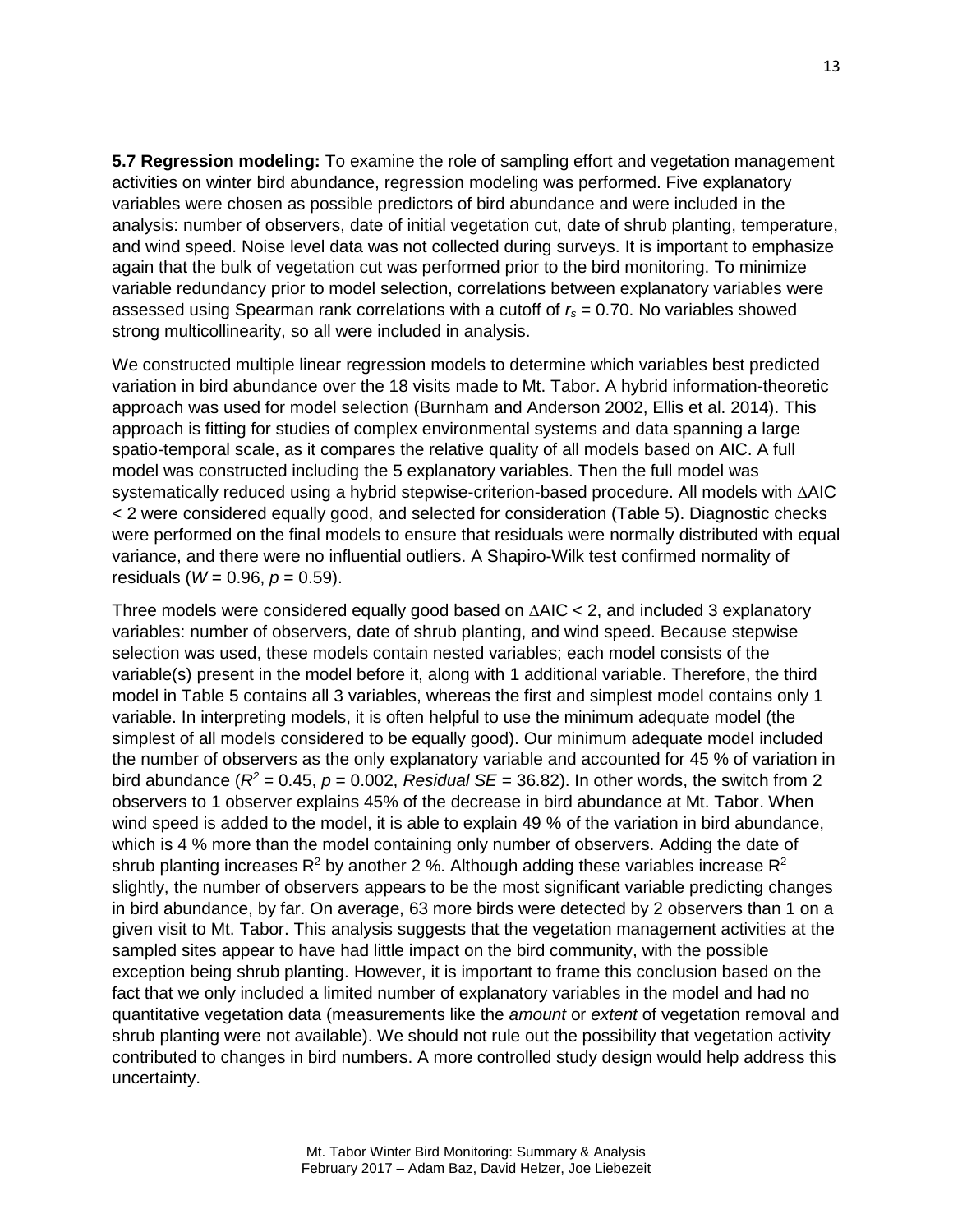Table 5. Three least-squared linear regression models describing variation in bird abundance as a function of 5 potential explanatory variables. All models with ∆AIC < 2 are included here. +/- indicates whether the variable had a positive or negative correlation with bird abundance.

| Mount Tabor Area Search Data (2010-2016)<br><b>Final Regression Models</b> |       |                 |       |         |
|----------------------------------------------------------------------------|-------|-----------------|-------|---------|
| <b>Explanatory variables in model</b>                                      | AIC.  | $\triangle$ AIC | $R^2$ | p-value |
| Number of observers (+)                                                    | 131.7 | 0.0             | 0.45  | 0.002   |
| Number of observers (+)<br>Wind speed (-)                                  | 132.1 | 0.4             | 0.49  | 0.006   |
| Number of observers (+)<br>Wind speed (-)<br>Shrub planting $(+)$          | 133.4 | 1.7             | 0.51  | 0.02    |

#### **6.0 DISCUSSION & RECOMMENDATIONS**

**6.1 Addressing research questions:** The winter area search data offer important insights into the bird community at Mt. Tabor and the sampling methodology used. The 3 study objectives outlined earlier are addressed below:

*1.* **Measure any changes in the bird community over the course of the 6-year vegetation management operation. What specific factors, if any, may have contributed to changes within the bird community at Mt. Tabor?** We detected a measureable decrease in bird abundance over a 6-year period. The first 3 years showed high variability in bird counts with an average of 131 birds detected per visit. The last 3 years yielded remarkably consistent counts, averaging 58 birds per visit (73 less than in Years 1-3). Therefore, the overall decrease in bird abundance at Mt. Tabor is best thought of as a distinct drop halfway through the study, rather than a gradual linear decline in bird numbers. This drop corresponded with a protocol switch from 2 observers to 1 observer. In our regression model, this reduction in sampling effort explains 45 % of the decrease in bird abundance and appears to be the single most significant factor we considered. Importantly, observer bias and changes in sampling effort affect the number of birds *detected*, but may not relate to bird *abundance* per se. The apparent decrease in bird abundance at Mt. Tabor is, therefore, better described as a decrease in bird detections. It is possible that the winter bird community at Mt. Tabor remained stable over the 6-years, and that the decrease in bird data was a reflection of reduced sampling effort alone. It is also possible that any real changes within the bird community were obscured or skewed by the shift in sampling effort.

Our analysis found that most vegetation treatments did not closely correlate with a change in bird abundance. Shrub planting had a weak positive correlation with bird abundance. Years when shrubs were planted averaged 42 more bird detections than years without shrub planting. Because shrubs were planted as small bare root stalks, it is unlikely that they offered useable cover or foraging opportunities to birds for at least 3 years after planting (R. Durocher, personal communication, September 2016). Therefore, the correlation between shrub planting and bird abundance is suspect and may be coincidental. The fact that there was no control site (study plot with no vegetation manipulation) nor robust quantitative vegetation measurements further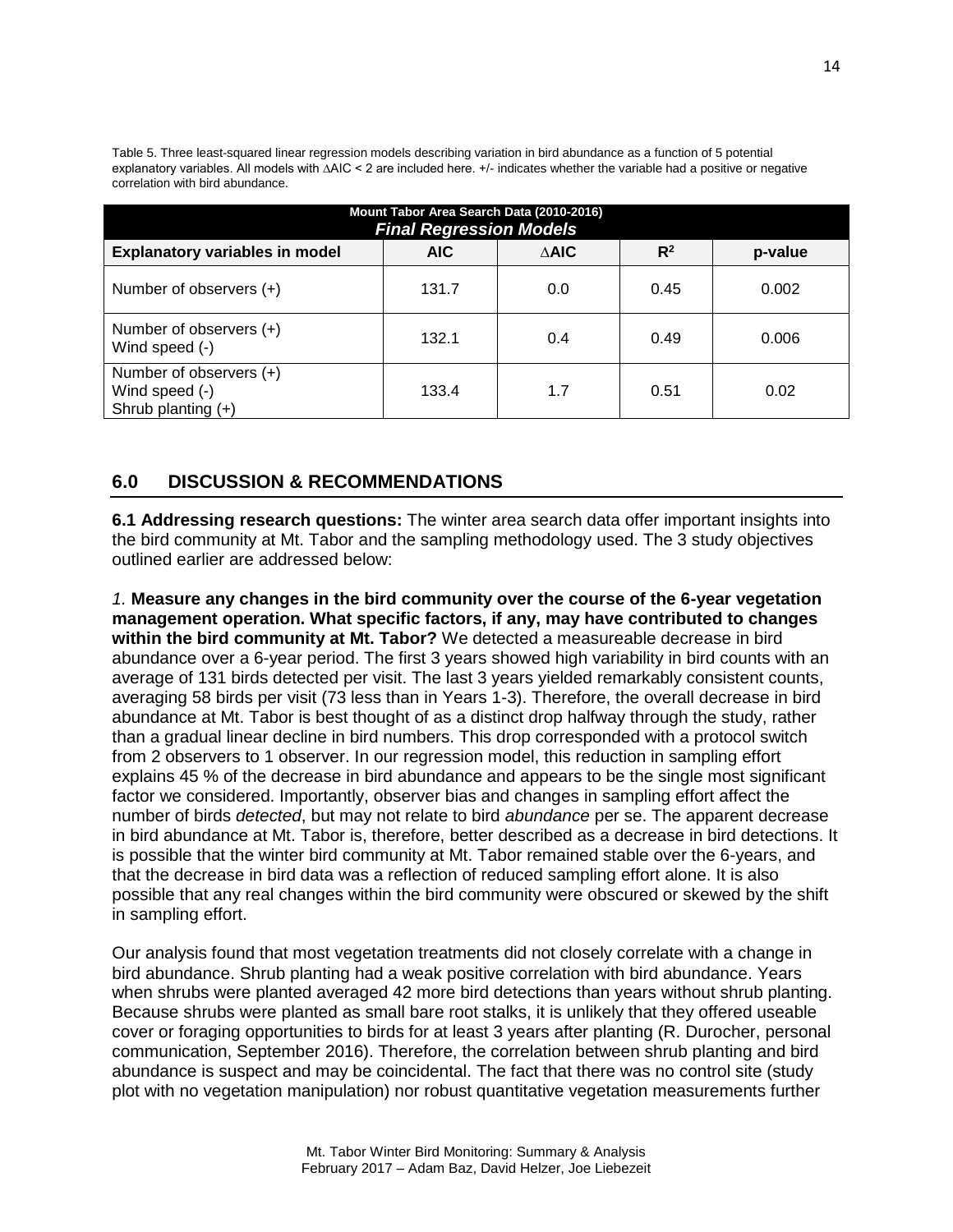complicates interpretation of the results. These uncertainties make it difficult to answer questions about the effects of specific vegetation treatments, or to detect temporal changes in bird abundance.

*2.* **Assess the efficacy of study methodology, and make recommendations for further improvements:** While the study design of this monitoring effort was ad-hoc (proposed after the initial vegetation removal), and options for including a control site were limited, it would have been advantageous to have ranked the 3 study sites in terms of their degree of vegetative manipulation. This would have required an estimation of the percentage of manipulated habitat in each study site. In addition, the inclusion of at least one "control" site with minimal disturbance would have been ideal. Finally, a more quantitative approach to collecting key vegetation variables during the course of the study would have provided a more robust way to evaluate the potential contribution of vegetation manipulation effects on bird community attributes.

Regarding the change in observer number, future monitoring projects should establish a clear and consistent protocol prior to data collection. It is critical that the effects of observer bias and sampling effort be considered in study design, and that sampling effort remain constant throughout the study. All field surveyors should receive identical training and should be tested to ensure their data is of equal quality (a double-observer approach can be used to evaluate field data). Additionally, realistic study objectives should be clearly defined, including a basic idea of how data entry, QAQC, and analysis will be handled. This includes identifying *a priori* variables and providing instructions on collecting data for each variable (ex: vegetation measurement, noise level, wind speed, weather, etc.). Any habitat components predicted to influence the study species should be measured according to accepted methodologies.

#### *3.* **Establish a baseline bird inventory of the winter bird community at sites on Mt. Tabor:**

This study established the first baseline data on the winter bird assemblage at 3 sites on Mt. Tabor. Because the sites were not randomly established taking the entire park into consideration, we cannot extrapolate the bird inventory to the whole park. Nevertheless, this study provides a useful index of avian abundance for an important urban greenspace and contributes to a larger database of bird surveys in Portland, allowing for a broader analyses of our urban bird populations.

**6.2 Lessons learned:** Changes in sampling effort can cause significant variation in data, confounding efforts to detect habitat-driven changes in wildlife populations. In the case at hand, the switch from 2 observers to 1 observer halfway through the study resulted in a substantial decrease in bird detections, which may have overshadowed other trends in the data. Although this made it difficult to assess the impact of vegetation management on the winter bird assemblage at Mt. Tabor, it confirmed the importance of establishing a consistent survey methodology. This is a lesson-learned that should be applied to wildlife monitoring efforts moving forward.